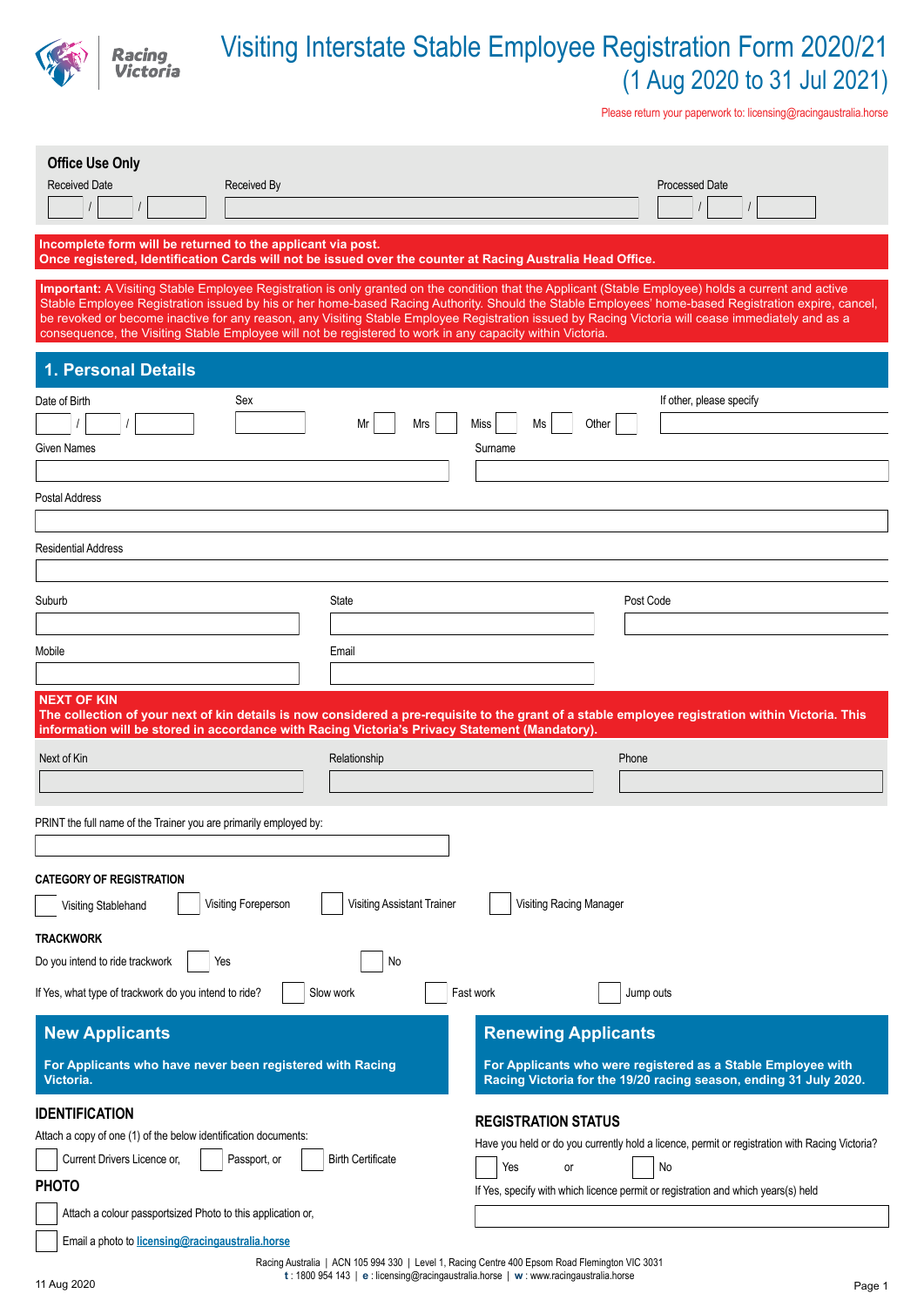

Please return your paperwork to: licensing@racingaustralia.horse

## **2. Declarations**

### **RULES OF RACING**

I acknowledge that I am bound by the Rules of Racing of Racing Victoria (**the Rules**) including any policy, code and/or regulations made pursuant to the Rules from time to time,and of any other Principal Racing Authority in which I perform stable employee-related duties, and I agree to familiarise myself with these Rules, including the Rules relating to stable employee's and amendments made to these Rules from time to time.

Yes, I acknowledge

## **NATIONAL POLICE RECORD CERTIFICATE**

In circumstances where Racing Victoria's Compliance and Regulation Unit sees fit, I consent to obtaining a National Police Record Certificate and providing it to Racing Victoria (if contacted by Racing Victoria or an appointed CrimTrac accredited agency).

|  | Yes, I acknowledge |
|--|--------------------|
|  |                    |

## **CRIMINAL CHARGES**

After submitting this Application, I acknowledge that I must inform Racing Victoria's Compliance and Regulation Unit of any criminal charges laid against me within seven days of any charges being laid. Updates must be sent by email to **cru@racingvictoria.net.au**



### **SOCIAL MEDIA POLICY**

 I have read, and agree to be bound by, the "Racing Victoria Social Media Policy," as amended from time to time. This Policy is located at **https://www.racingvictoria.com.au/integrity/social-media-policy**

Yes, I acknowledge

### **LICENSING CONDITION:**

I acknowledge that a Visiting Stable Employee Registration is only granted on the provision that I, at all times, hold and keep active an equivalent Stable Employee Registration within my home state which is granted by the relevant Racing Authority.

I also acknowledge that should I, for any reason, not continue to hold or keep active an equivalent Stable Employee Registration within my home state then any Visiting Stable Employee Registration issued by Racing Victoria will cease immediately and as a consequence, I will not be licensed as such within Victoria.

Yes, I acknowledge

## **3. Questionnaire to be completed by Stable Employee**

Do you currently hold an active Stable Employee Registration issued by your home-based Racing Authority?

| Yes                                                                                                                                                              | No | If NO, you cannot continue with this application until you are granted a Stable Employee registration by your home-based Racing Authority.       |  |  |  |  |  |
|------------------------------------------------------------------------------------------------------------------------------------------------------------------|----|--------------------------------------------------------------------------------------------------------------------------------------------------|--|--|--|--|--|
| If Yes, please explain the circumstances                                                                                                                         |    |                                                                                                                                                  |  |  |  |  |  |
|                                                                                                                                                                  |    |                                                                                                                                                  |  |  |  |  |  |
|                                                                                                                                                                  |    |                                                                                                                                                  |  |  |  |  |  |
| Are you currently under any ban/restriction or have any pending matters yet to be determined by any Racing Authority or Racing code (including Racing Victoria)? |    |                                                                                                                                                  |  |  |  |  |  |
| Yes                                                                                                                                                              | No |                                                                                                                                                  |  |  |  |  |  |
| If Yes, please explain the circumstances                                                                                                                         |    |                                                                                                                                                  |  |  |  |  |  |
|                                                                                                                                                                  |    |                                                                                                                                                  |  |  |  |  |  |
|                                                                                                                                                                  |    |                                                                                                                                                  |  |  |  |  |  |
|                                                                                                                                                                  |    | Have you ever been suspended, disqualified or refused a licence, permit or Registration (for any reason) by any Racing Authority or Racing Code? |  |  |  |  |  |
| Yes                                                                                                                                                              | No |                                                                                                                                                  |  |  |  |  |  |
| If Yes, please explain the circumstances                                                                                                                         |    |                                                                                                                                                  |  |  |  |  |  |
|                                                                                                                                                                  |    |                                                                                                                                                  |  |  |  |  |  |
|                                                                                                                                                                  |    |                                                                                                                                                  |  |  |  |  |  |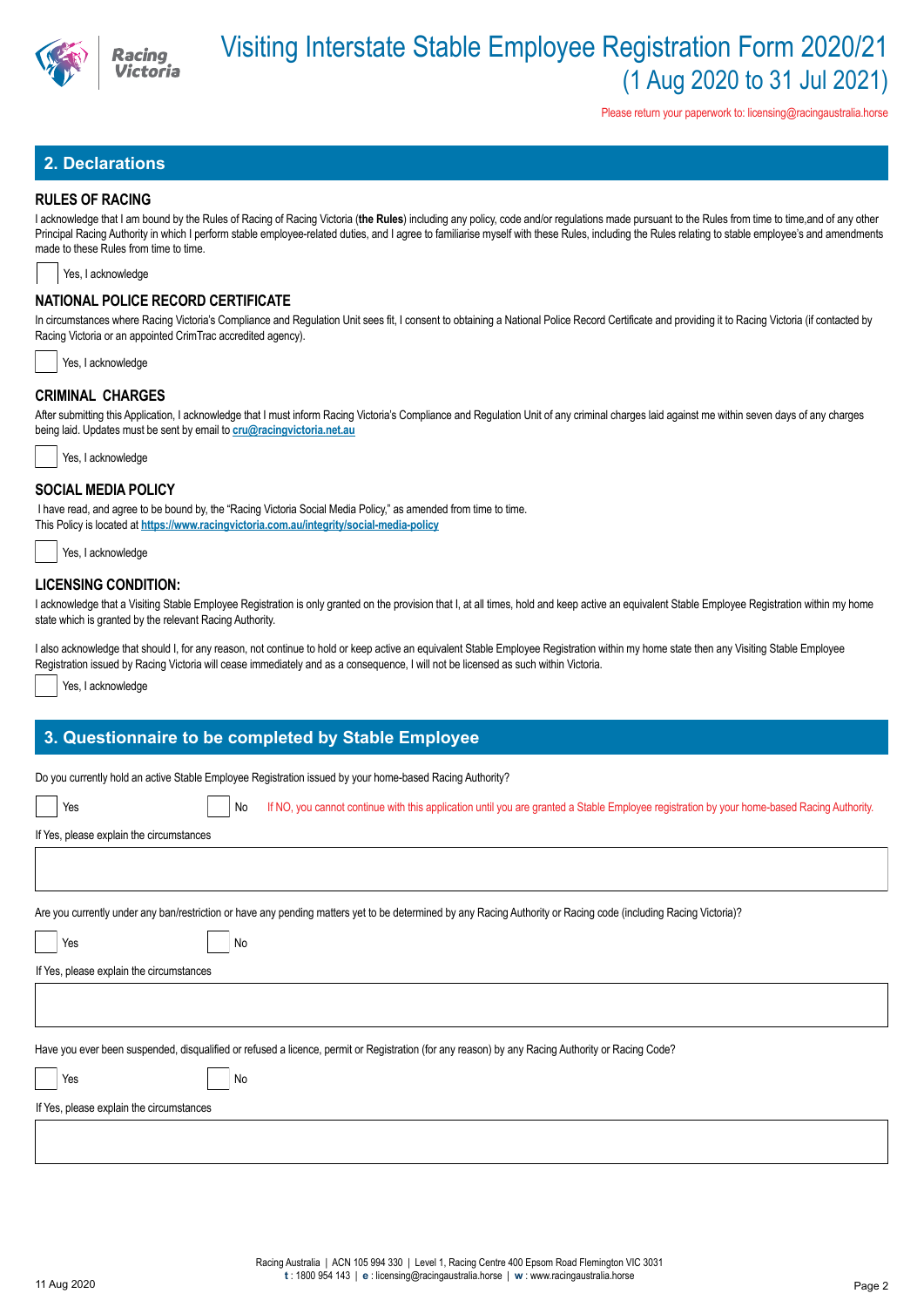|                               | Racing                                                                                            | Visiting Interstate Stable Employee Registration Form 2020/21<br>(1 Aug 2020 to 31 Jul 2021)<br>Please return your paperwork to: licensing@racingaustralia.horse                       |
|-------------------------------|---------------------------------------------------------------------------------------------------|----------------------------------------------------------------------------------------------------------------------------------------------------------------------------------------|
| 1.<br>imprisoned?<br>2.<br>3. | Have you, in the last 10 years, been:<br>found guilty of a criminal offence?<br>placed on parole? |                                                                                                                                                                                        |
| Yes                           |                                                                                                   | Note: Should Racing Victoria discover through a National Police Check or other means that this has been answered incorrectly, you may be stood down.<br>No                             |
|                               | If Yes, please explain the circumstances                                                          |                                                                                                                                                                                        |
|                               |                                                                                                   |                                                                                                                                                                                        |
| Yes                           |                                                                                                   | Are there any current criminal proceedings (or charges) pending against you?<br>No                                                                                                     |
|                               | If Yes, please explain the circumstances                                                          |                                                                                                                                                                                        |
|                               |                                                                                                   |                                                                                                                                                                                        |
|                               |                                                                                                   | Do you perform stable duties for a trainer other than your main trainer? If Yes, list the name of the trainers that employ or engage you (attach additional documentation if required) |
| 1.                            |                                                                                                   | 2.                                                                                                                                                                                     |
| 3.                            |                                                                                                   | 4.                                                                                                                                                                                     |
|                               |                                                                                                   | 4. Parental/Guardian consent for under 18 years of age (applicants must be at least 14 years of age)                                                                                   |
|                               | (Please print name)                                                                               |                                                                                                                                                                                        |
| Of                            |                                                                                                   |                                                                                                                                                                                        |
| (Address)                     |                                                                                                   |                                                                                                                                                                                        |
| Phone                         |                                                                                                   |                                                                                                                                                                                        |
| Relationship to applicant     |                                                                                                   |                                                                                                                                                                                        |

Hereby consent to him/her being registered as a Stable Employee with Racing Victoria.

| Signed | Date |  |  |
|--------|------|--|--|
|        |      |  |  |
|        |      |  |  |